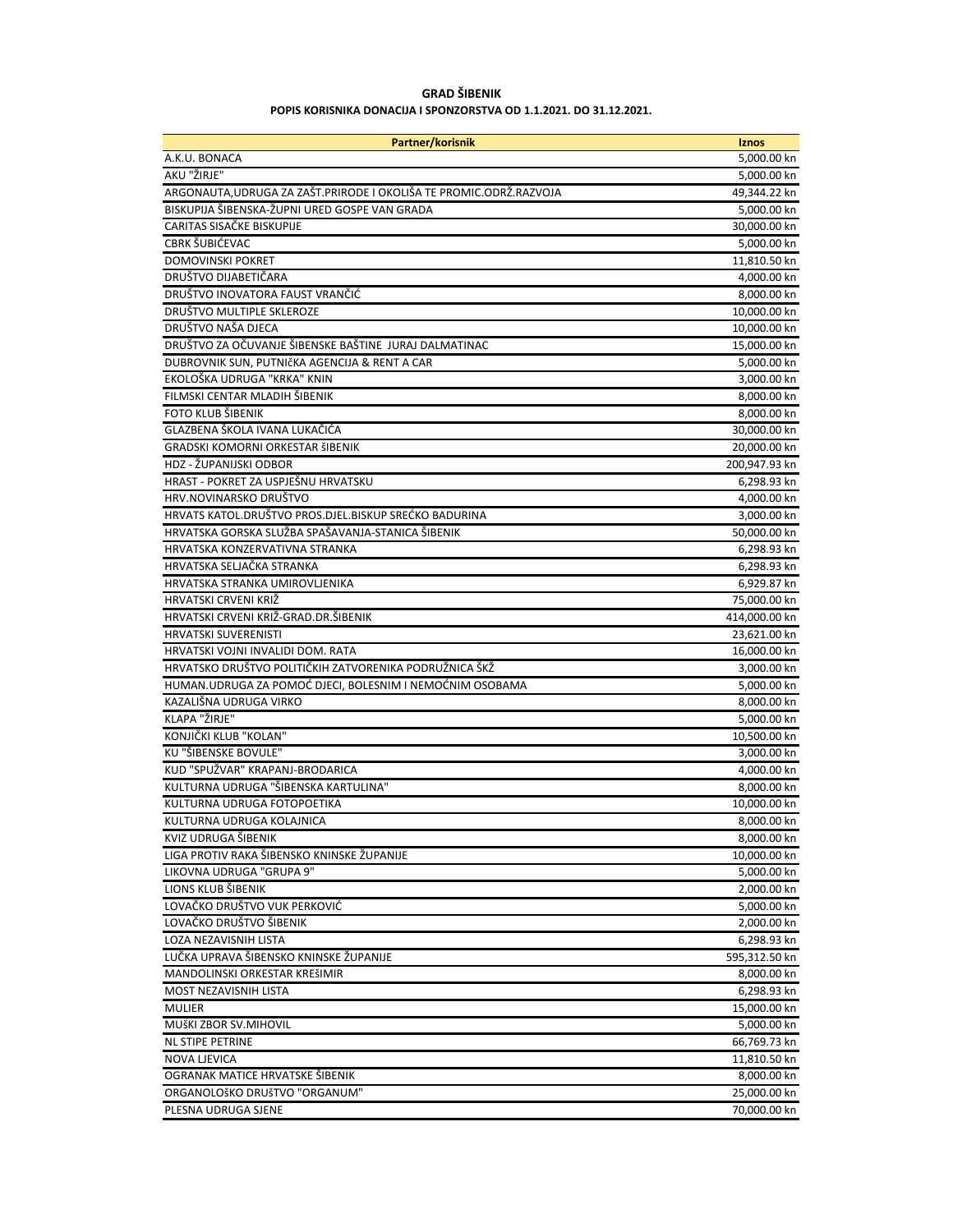| POKRETAČI ALTERNATIVNOG RAZVOJA KULTURE                                                | 50,000.00 kn    |
|----------------------------------------------------------------------------------------|-----------------|
| PRAZNIK RADA - CENTAR ZA UMJETNOST I EDUKACIJU                                         | 5,000.00 kn     |
| PUČKO OTVORENO UČILIŠTE ŠIBENIK                                                        | 45,000.00 kn    |
| RAKIĆ TONI                                                                             | 3,000.00 kn     |
| RONČEVIĆ MLADEN                                                                        | 5,000.00 kn     |
| SDP HRVATSKE- GO SDP GRADA ŠIBENIKA                                                    | 56,142.23 kn    |
| SVJETSKI SAVEZ MLADIH                                                                  | 5,000.00 kn     |
| <b>ŠIBENIK KONCERT</b>                                                                 | 110,000.00 kn   |
| ŠIBENIK METEO                                                                          | 9,000.00 kn     |
| ŠIBENSKA BISKUPIJA                                                                     | 120,000.00 kn   |
| ŠIBENSKA NARODNA GLAZBA                                                                | 180,000.00 kn   |
| ŠIBENSKA UDRUGA MLADIH                                                                 | 6,000.00 kn     |
| ŠIBENSKE ŠUŠTINE                                                                       | 5,000.00 kn     |
| ŠIBENSKI POTROŠAČ - DRUŠTVO ZA ZAŠTITU POTROŠAČA                                       | 3,000.00 kn     |
| ŠIBENSKO PJEVAČKO DRUŠTVO "KOLO"                                                       |                 |
|                                                                                        | 180,000.00 kn   |
| TURISTIČKA ZAJEDNICA GRADA ŠIBENIKA                                                    | 713,967.68 kn   |
| UDR.SPECIJALNE POLICIJE DOM.RATA                                                       | 10,000.00 kn    |
| UDR.ZA PROMICANJE EKSPEDICIONIZMA I AVAN.PUTOVANJA HKP                                 | 40,000.00 kn    |
| UDRUGA "HRVATSKA ŽENA" ŠIBENIK                                                         | 4,000.00 kn     |
| UDRUGA "HRVATSKO-MAKEDONSKA TANGENTA"                                                  | 9,000.00 kn     |
| UDRUGA 1. A SATNIJA 113. ZNG                                                           | 5,000.00 kn     |
| UDRUGA ARDURA ŠIBENIK                                                                  | 5,000.00 kn     |
| <b>UDRUGA AURORA</b>                                                                   | 5,000.00 kn     |
| UDRUGA DRAGOVOLJACA I VETERANA DOMOVINSKOG RATA RH - OGRANAK ŠIBENIK                   | 10,000.00 kn    |
| UDRUGA FALIŠ                                                                           | 25,000.00 kn    |
| <b>UDRUGA GLUHIH I NAGLUHIH</b>                                                        | 20,000.00 kn    |
| UDRUGA GRAĐANA "KULTURNI KRUG"                                                         | 4,000.00 kn     |
| UDRUGA HRV.BRAN.OBOLJELIH OD PTSP-A                                                    | 10,000.00 kn    |
| UDRUGA LIJEŠNJACI                                                                      | 10,000.00 kn    |
| UDRUGA LIKOVNIH AMATERA "TEMPERA"                                                      | 5,000.00 kn     |
| UDRUGA MASLINARA I MAGUNJARA KAPRIJE                                                   | 4,000.00 kn     |
| UDRUGA MLADIH *MLADI U EU"                                                             | 12,000.00 kn    |
| UDRUGA NASTAVNIKA U DJELATNOSTI UGOSTITELJSKOG OBRAZOVANJA                             | 3,000.00 kn     |
| <b>UDRUGA PROTOK</b>                                                                   | 10,000.00 kn    |
| <b>UDRUGA RATCAT</b>                                                                   | 10,000.00 kn    |
| UDRUGA RODITELJA I DJECE BODULIĆI ZLARIN                                               | 40,000.00 kn    |
| UDRUGA RODITELJA POGINULIH BRANITELJA D.RATA                                           |                 |
| UDRUGA SLIJEPIH ŠIBENSKO-KNINSKE ŽUPANIJE                                              | 13,000.00 kn    |
|                                                                                        | 25,000.00 kn    |
| UDRUGA SOKOLARSKI CENTAR                                                               | 7,000.00 kn     |
| <b>UDRUGA SUPERTOON</b>                                                                | 55,000.00 kn    |
| UDRUGA SVIJET KVALITETE                                                                | 4,000.00 kn     |
| UDRUGA ŠIBENSKE ŠAPE                                                                   | 4,000.00 kn     |
| <b>UDRUGA TATAVAKA</b>                                                                 | 4,000.00 kn     |
| UDRUGA TURISTIČKIH VODIČA "MIHOVIL" ŠIBENIK                                            | 4,000.00 kn     |
| UDRUGA UDOVICA HRV.BRANITELJA D.RATA                                                   | 9,500.00 kn     |
| UDRUGA UMIROVLJENIKA GRADA ŠIBENIKA                                                    | 9,000.00 kn     |
| UDRUGA UMIROVLJENIKA KREŠIMIROVA GRADA ŠIBENIK                                         | 9,000.00 kn     |
| UDRUGA ZA ČUVANJE I PROMICANJE ZAVIČAJNIH VRIJEDNOSTI "VOLIM ŠIBENIK"                  | 8,000.00 kn     |
| UDRUGA ZA POMOĆ DJECI S POTEŠKOĆAMA U UČENJU ŠIBENSKO-KNINSKE ŽUPANIJE "IZVOR LJUBAVI" | 18,000.00 kn    |
| UDRUGA ZA PROMICANJE CIVILNOG DRUŠTVA, MEDIJSKE KULTURE I RAZMJENE INF.                | 4,000.00 kn     |
| UDRUGA ZA PROMICANJE GLAZB. I URBANE KULTURE "OKSID"                                   | 10,000.00 kn    |
| UDRUGA ZA PROMICANJE GLAZBENE I URBANE KULTURE "ECHO"                                  | 10,000.00 kn    |
| UDRUGA ZA PROMICANJE I ZAŠTITU KULTURNOG STVARALAŠTVA DISCO GIMNAZIJA                  | 15,000.00 kn    |
| UDRUGA ZA RADNU I SPORTSKU KINOLOGIJU "ČETIRI ŠAPE"                                    | 4,000.00 kn     |
| VIJEČE SRPSKE NACIONALNE MANJINE                                                       | 10,000.00 kn    |
| VITEŠKO ALKARSKO DRUŠTVO SINJ                                                          | 6,250.00 kn     |
| ZAJEDNICA SPORTOVA GRADA ŠIBENIKA                                                      | 6,585,000.00 kn |
| ZAJEDNICA UDRUGA ANTIFAŠISTIČKIH BORACA ŠIBENSKO-KNINSKE ŽUPANIJE                      |                 |
|                                                                                        | 75,000.00 kn    |
| ZAJEDNICA UDRUGA KLAPA                                                                 | 2,000.00 kn     |
| ZAKLADA ZA STUDENTE VELEUČILIŠTA U ŠIBENIKU                                            | 5,000.00 kn     |
| ŽUPA UZNESENJA BLAŽENE DJEVICE MARIJE                                                  | 15,000.00 kn    |